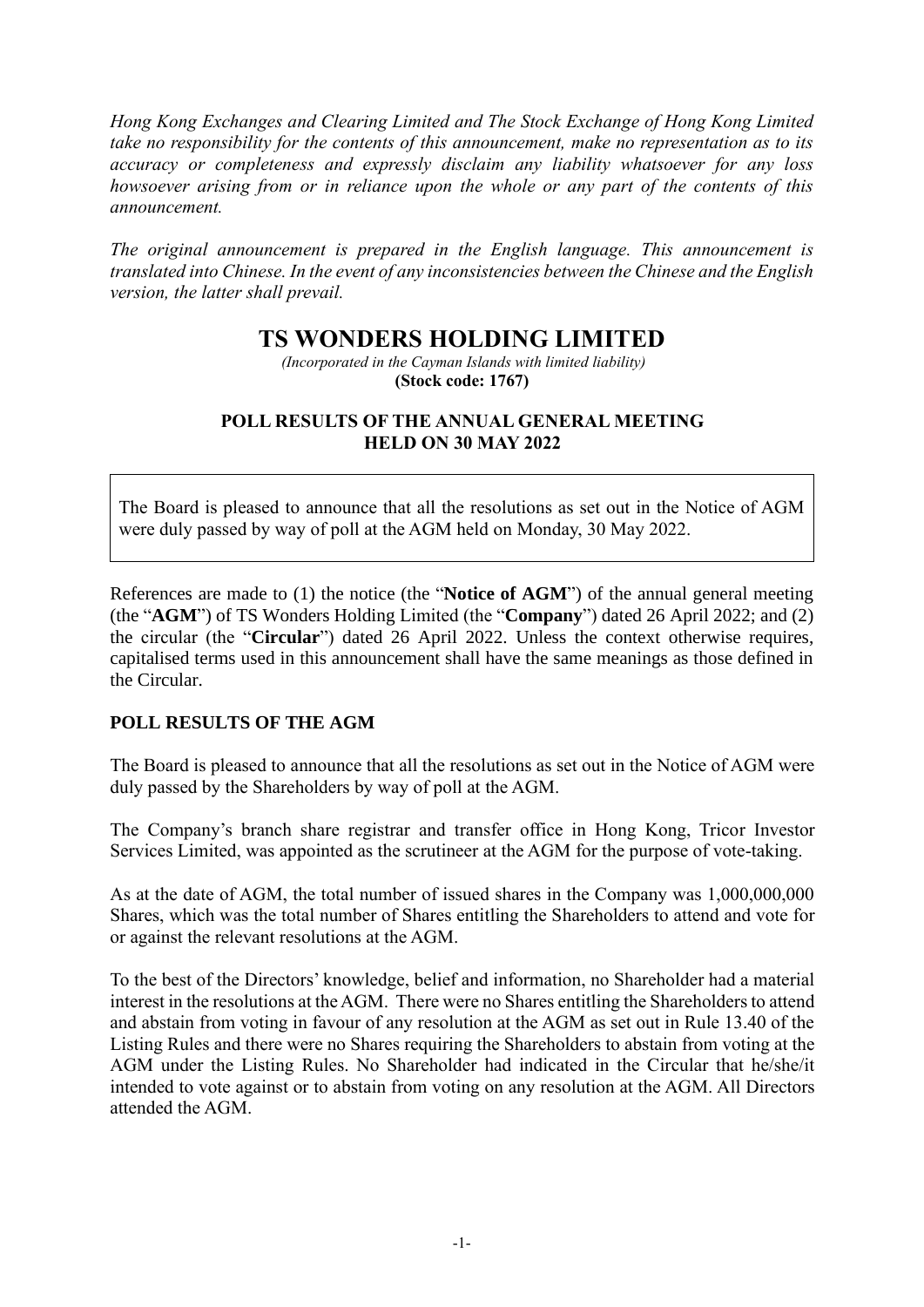The poll results in respect of each of the resolutions were as follows:

| <b>Ordinary Resolutions</b> |                                                                                                                                                                                                                    | Number of votes (%)      |                           |                          |
|-----------------------------|--------------------------------------------------------------------------------------------------------------------------------------------------------------------------------------------------------------------|--------------------------|---------------------------|--------------------------|
|                             |                                                                                                                                                                                                                    | For                      | <b>Against</b>            | <b>Total</b>             |
| 1.                          | To consider and receive the audited consolidated financial<br>statements and the reports of the directors ("Director(s)") of<br>the Company and the auditors of the Company for the year<br>ended 31 December 2021 | 750,000,050<br>$(100\%)$ | $\overline{0}$<br>$(0\%)$ | 750,000,050<br>$(100\%)$ |
| 2.                          | (a) To re-elect Mr. Lee Yan Fai as an independent non-<br>executive Director                                                                                                                                       | 750,000,050<br>$(100\%)$ | $\mathbf{0}$<br>$(0\%)$   | 750,000,050<br>$(100\%)$ |
|                             | (b) To re-elect Mr. Chew Keat Yeow (Zhou Jieyao) as an<br>independent non-executive Director                                                                                                                       | 750,000,050<br>$(100\%)$ | $\overline{0}$<br>$(0\%)$ | 750,000,050<br>$(100\%)$ |
|                             | (c) To re-elect Ms. Lim Seow Yen as an executive Director                                                                                                                                                          | 750,000,050<br>$(100\%)$ | $\overline{0}$<br>$(0\%)$ | 750,000,050<br>$(100\%)$ |
|                             | (d) To authorise the board of Directors to fix the Directors'<br>remuneration                                                                                                                                      | 750,000,050<br>$(100\%)$ | $\overline{0}$<br>$(0\%)$ | 750,000,050<br>$(100\%)$ |
| 3.                          | To re-appoint Deloitte $&$ Touche LLP as the auditors of the<br>Company and to authorise the board of Directors to fix their<br>remuneration                                                                       | 750,000,050<br>$(100\%)$ | $\theta$<br>$(0\%)$       | 750,000,050<br>$(100\%)$ |
| $\overline{4}$ .            | To grant a general mandate to the Directors to allot, issue and<br>deal with the Company's shares                                                                                                                  | 750,000,050<br>$(100\%)$ | $\theta$<br>$(0\%)$       | 750,000,050<br>$(100\%)$ |
| 5.                          | To grant a general mandate to the Directors to repurchase the<br>Company's shares                                                                                                                                  | 750,000,050<br>$(100\%)$ | $\overline{0}$<br>$(0\%)$ | 750,000,050<br>$(100\%)$ |
| 6.                          | To extend the general mandate granted to the Directors to<br>allot, issue and deal with additional shares by addition of the<br>number of shares repurchased                                                       | 750,000,050<br>$(100\%)$ | $\theta$<br>$(0\%)$       | 750,000,050<br>$(100\%)$ |
| <b>Special Resolution</b>   |                                                                                                                                                                                                                    | Number of votes (%)      |                           |                          |
|                             |                                                                                                                                                                                                                    | For                      | <b>Against</b>            | <b>Total</b>             |
| 7.                          | To approve and adopt the second amended and restated<br>articles of association of the Company                                                                                                                     | 750,000,050<br>$(100\%)$ | $\overline{0}$<br>$(0\%)$ | 750,000,050<br>$(100\%)$ |

As more than 50% of the votes were cast in favour of each of the ordinary resolutions above, the resolutions no. 1 to 6 were duly passed as ordinary resolutions of the Company by way of poll at the AGM.